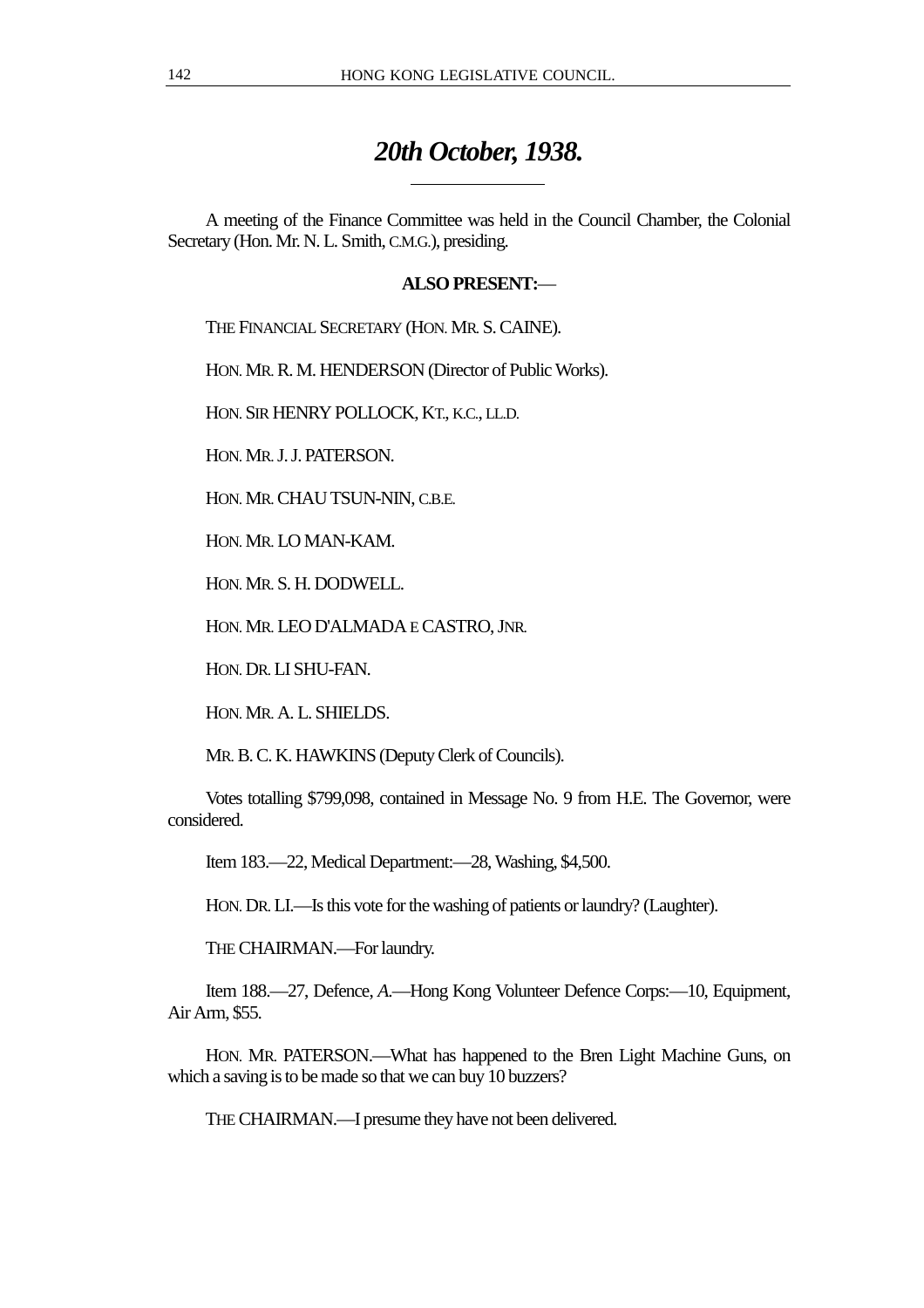HON. MR. PATERSON.—The way the world is to-day, I think I would rather have two Bren Light Machine Guns than ten buzzers.

THE FINANCIAL SECRETARY.—We have not decided to do without them.

Item 189.—27, Defence, *A*.—Hong Kong Volunteer Defence Corps:—20, Uniform, including Boots, \$6,406.

HON. SIR HENRY POLLOCK.—What is the Lyon Light Section?

THE CHAIRMAN.—It is new a section, a sort of minor searchlight unit. Lyon Light Section is merely its name. I will furnish the Council later with a description of the Lyon Light. I will also enquire why there is a saving on Bren Light Machine Guns and let you know.

Item 192.—27, Defence, *D*.—Air Raid Precautions, \$69,750.

HON. SIR HENRY POLLOCK.—I suppose this has been recommended by the A. R. P. Officer?

THE CHAIRMAN.—Yes. We will need a lot more than this. This is a modified vote.

Item 199.—33, Public Works Recurrent:—Hong Kong. 6, Water Works. Item 1, Maintenance of City and Hill District, \$85,000.

HON. MR. PATERSON.—Is Government satisfied that the pumping is being done economically?

THE CHAIRMAN.—I think it is or it would not be passed. In what way do you mean?

HON. MR. PATERSON.—I was thinking of fuel.

THE CHAIRMAN.—Whether it could be done cheaper?

HON. MR. PATERSON.—Whether it is being burned in the cheapest way.

THE DIRECTOR OF PUBLIC WORKS.—There has been no change in the nature of the fuel. Pumping has been done with coal for the last 20 years. Three years ago, the last time we went into the question of using oil fuel, it was still found cheaper to use coal.

HON. MR. PATERSON.—Is the coal burned the cheapest possible way? Is it the best kind of coal?

THE DIRECTOR OF PUBLIC WORKS.—The coal is to specification and is paid for on results of analysis.